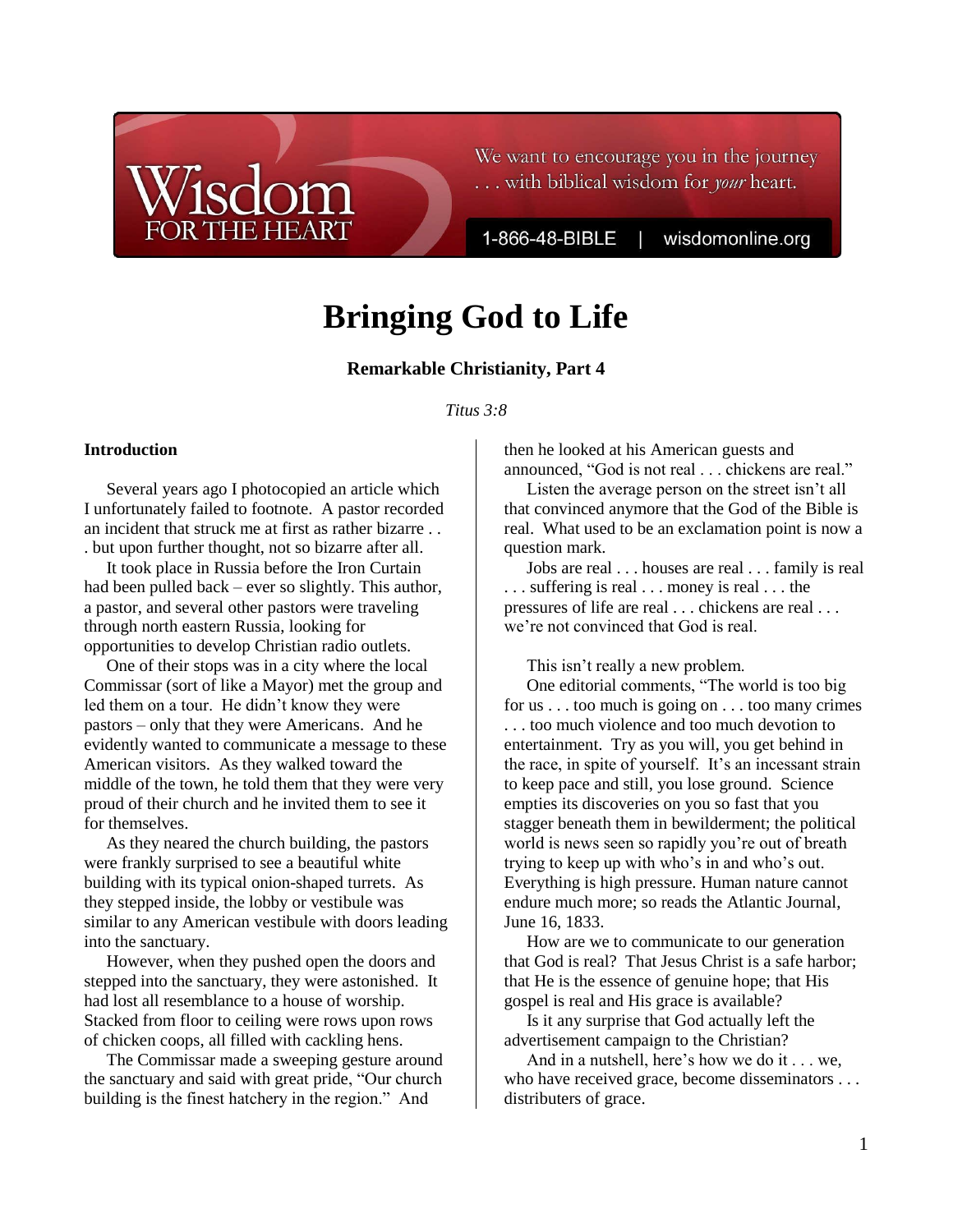Our lives become undeniable demonstrations of the fact that not only are chickens real, but their Creator, our Redeemer is just as real – which happens to be the driving incentive behind Paul's statement to *Titus in chapter 3 and verse 8.*

## **1. We are advertising a gospel that is truly reliable**

Paul is about to bring his thought to a series of summary statements. He's telling the believers on the Island of Crete – and every believer to this day – that we are, first of all, advertising a gospel that is truly reliable.

Notice how Paul begins *verse 8 of Titus chapter 3. This is a trustworthy statement and concerning these things I want you to speak confidently.*

Speak these things confidently. What are "these things" Paul is referring to?

He's referring contextually to the previous sentence we took 2 Sundays to dissect – that long sentence which began in verse 4 and extended all the way to verse 7.

Which means, remarkable Christians are going to communicate:

- with confidence the truths of God's love and kindness (v. 4);
- that God's Son did in fact make an appearance (v. 4);
- that faith in Christ alone saves us apart from good deeds (v. 5);
- that God's Spirit cleaned us up with a full body bath of redemption (v. 5)
- and that the Holy Spirit is in the process of renewing us day by day (v. 5);
- that Jesus Christ equal to God the Father is sufficient to save us (v. 6);
- that Christ's replaced our sin with his righteousness and all charges brought against us have been thrown out of court (v. 7);
- and not only did He justify us, He actually made us co-owners of the coming Kingdom  $(v, 7)$ .

Paul says, "Listen, you don't need to beat around the bush – this isn't wishful thinking – this isn't folklore or make believe or a string of old wives tales – this is the gospel and it is reliable truth from God."

These things communicate with confidence!

And by the way, Titus, it starts with you . . . did you notice Paul's personal appeal in *verse 8 – I want you to speak confidently.*

Titus, I want *you* to do it.

Now I don't know if Titus was hesitating in the face of cultural opposition or even disgruntlement in the churches.

It's possible Titus was holding back.

Paul hinted at this potential hesitation, you remember back at the end of *chapter 2 and verse 15 where he tells Titus, "These things speak and exhort and reprove with all authority. Let no one disregard you."*

And now here in *verse 8 of chapter 3, "Titus, I want you to speak confidently."*

Like a coach on the sidelines as time is running out – he yells in the ear of his quarterback – "Here's what I want you to do."

There's no doubting the play and there's no mistaking the passion either.

Paul effectively says, "Listen, Titus, I know you're young and culture is evil and the church might even be resisting these truths . . . stay in the game . . . and don't hold back.

Swindoll in his new Insights series on the Book of Titus delivers his commentary on this text as he writes, "There were so many voices of error on the island of Crete. The same is true everywhere; [so] this is, after all, the primary purpose of a pastor/[teacher] – he is responsible to proclaim grace clearly and emphatically. He cannot allow reluctance to delay him, he must not allow hesitation to interrupt him, and he should not be apologetic. If a pastor stands on the authority of God's Word, he can afford to be bold."ii

And for those who preach or teach the word of God – you know full well, the temptation of holding back . . . not addressing a certain subject . . . skipping over a few verses and maybe even avoiding entire chapters . . . you know what it's like to face down the subtle desire to be pleasing to men, rather than pleasing to God.

Paul also uses the present tense in this challenge – you could translate this phrase in verse 8, *"keep* 

*repeating these things with confidence."*

Paul began with the same thought in *chapter 3:1*. This is ongoing . . . this is a repetitive task.

Remind them . . . remind them . . . remind them again – you need the reminder and so does the Flock.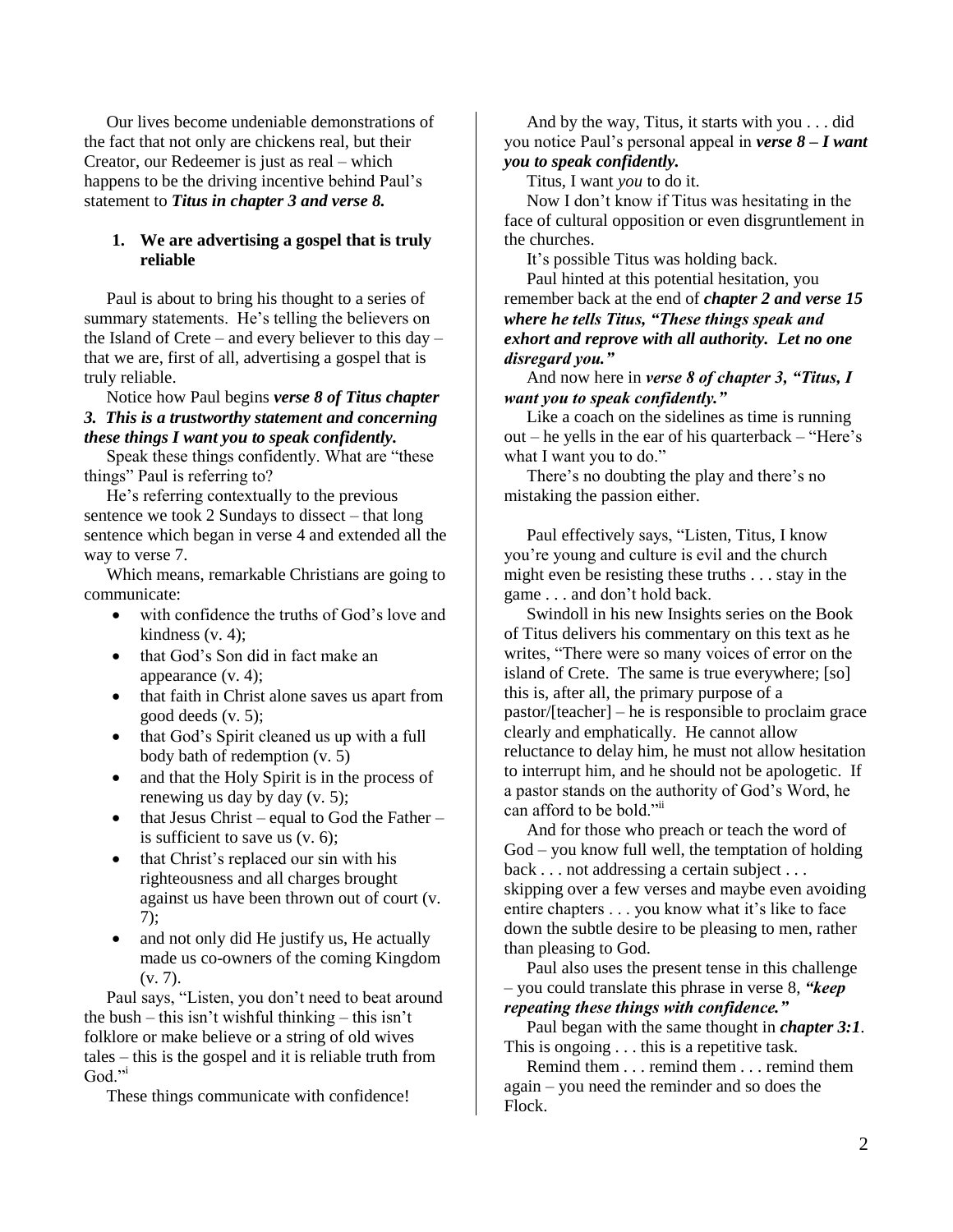One pastor I read some time ago said this, rather tongue in cheek. Three friends decided to go deer hunting; a lawyer, a doctor and a pastor. As they were walking in the woods, suddenly, along came a large buck. It froze and all three men simultaneously raised their rifles and fired. Immediately the buck dropped to the ground and all three men ran over to it. Sure enough, it was dead. Trouble was, they couldn't determine whose shot had actually killed the deer and a heated debate took off with each man claiming their shot had hit the mark. After a few minutes, a game officer came by and asked what all the commotion was about. The doctor told him that he was debating with his friends, the lawyer and the pastor who actually shot the buck. The officer bent down and after just a few seconds stood back up and said, "The preacher shot the buck." "The preacher?" they said, "How can you be so sure?" The officer said, "Easy . . . the bullet went in one ear and out the other."

Very funny; but you're listening now, aren't you?

The truth is, both the pastor and the flock are prone to forget . . . and Paul wants pastors and parishioners, elders and members to speak, to listen and to learn these truths over and over again.

Because ultimately, the world is going to hear them from us:

- we are God's advertisement plan in the community;
- we are His billboard along the interstate of life;
- we are His power point in that executive suite;
- you are exhibit A in the defense of the gospel;

# **We are communicating a gospel that is truly reliable.**

And because of that, we can speak with confidence and assurance these things which Paul has clearly delivered in this letter.

Now if we really want to communicate to our generation, there's a second key distinctive about remarkable Christians in this regard; secondly,

# **2. We are surrendering to a God who is truly personal**

Before we reach one of Paul's final challenges that emanates from the gospel, Paul says, "Let's just make sure we know who were talking to."

Did you notice the next phrase in *verse 8* where Paul specifically identifies *those who have believed God.*

This is Paul's audience – those who believed God.

The perfect tense of this verb points to a specific time in their past – this specific time which would be when they were born again – when they believed in God their Savior, as we pointed out in our last session together.<sup>iv</sup>

They've come to know God through Christ personally.

They *believed* at some point in the past and they are viewed here now as ongoing in that belief . . . God is not some distant life-force out there somewhere.

He didn't somehow wind up the universe and now sits out there somewhere watching us from a distance – no! That might have been a hit song by Bette Midler, but God is not watching us from a distance.

God is personal – so personal, that you can ask Him to become your personal Savior through faith in His Son.

Paul is effectively saying, "I'm about to call you to a lifestyle of remarkable Christianity . . . but before I do, let me just clarify who I'm talking to . . . I'm thinking about and writing to those who personally know Him.

And that's critical; the individual Christian who lives with the conviction that God is alive, is the Christian able to become involved in other people's lives.

And that's exactly where Paul is headed. Not only are we advertising a gospel that is truly reliable; the foundation for reaching our world is surrendering to a God who is truly personal . . . and then thirdly,

# **3. We initiate a lifestyle that is truly exceptional**

Now notice *verse 8 once more, This is a trustworthy statement; and concerning these things I want you to speak confidently, so that those who have believed God – here it is – will be careful to engage in good deeds.*

Paul has already made it clear that a person isn't saved by means of good deeds. *Not by works of righteousness, Titus 3:5*, remember?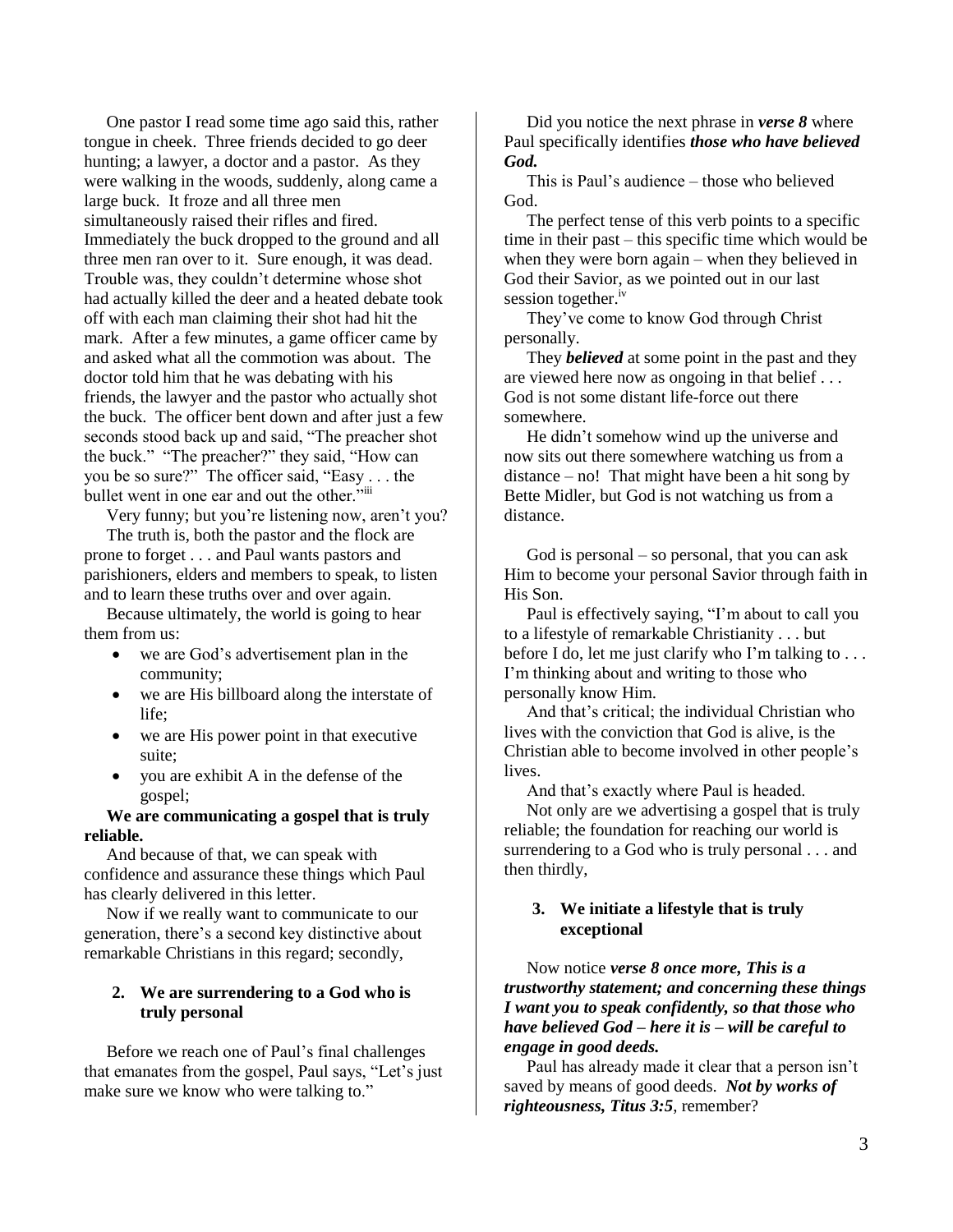We don't do good deeds to go to heaven; we do good deeds because we're on our way to heaven and we want to take others with us and good deeds get their attention.

This is the advertising campaign of Christianity. The undeniable demonstration of a changed life.

That's why Paul dotted this letter with the concept of living out your faith in front of others through good deeds.

John Calvin the reformer put it this way; We are saved by faith alone, but faith that saves us is never alone.<sup>v</sup>

You might want to circle these verses:

 $\bullet$  2:7 – be an example of good deeds

 $\bullet$  2:14 – zealous for good deeds

 $\bullet$  3:1 – be read for every good deed;

- $\bullet$  3:8 be careful to engage in good deeds
- 3:14 learn to engage in good deeds and to meet pressing needs

Oh, so there's more to this Christianity thing than learning our doctrinal "p's" and "q's"?

Listen, Paul isn't repeating himself because he's determined to write 3 chapters and he's run out of material.

Remarkable Christianity isn't just an education in good doctrine; it's a life of application through good deeds.

We have received the kindness and grace of God – remember? Now don't keep it to yourselves . . . open up a franchise and become a distributor of kindness and grace to your world.

Which, by the way, reflects the character of the Savior we've surrendered our lives to, for Luke's Gospel reminds us that our Lord was *Himself kind to even ungrateful and evil men. (Luke 6:35)*

I want you to notice Paul's comment here that we should *be careful to engage in good deeds.*

Be careful to do good deeds.

This is the only time in the New Testament that this verb "be careful" appears.

It means to think about  $\ldots$  to be intent upon.<sup>vi</sup> To be intentional.

It implies being creative and thorough in your investigation of how and what to do in the form of good deeds.

The verb is in the present tense which means that Paul is referring not just to a singular isolated good deed, but a way of life.

This is your mindset.

You know anybody like that? They just seem to live to help – doing something good for someone else is second nature; they're the first ones to take on the extra assignment – the distasteful chore – they'll get their hands dirty without complaint.

They literally look for good things to do.

They are an exception to the rule.

People at school know who they are; the football team knows who the players are; the corporate office knows the employees who are  $-$  in every facet of life . . . these are people who are ready to engage.

And Paul is effectively writing here – If

anybody's going to be like that, it oughtta be the Christian.

The word he uses for "*engage*" – *be careful to engage in good deeds*, is a word that refers to initiative.

So now you have intentionality plus creativity plus initiative . . . wow, this person will make their exceptional mark somewhere . . . whether simple, mundane, behind the scenes, or public, well known and apparent to all.

These are remarkable Christians who are initiating a lifestyle that is truly remarkable. And they benefit other people.

And let me say this benefiting will have concentric circles outward. Like a rock thrown into a pond, the ripples move outward.

So, beginning here, if one place oughtta be immediately benefited by Christians and their good deeds, it would be the church, right?

## Paul would write in *Galatians 6:9, Let us do good to all people, and especially those who are the household of the faith.*

I mean, if we are people of creativity and energy and willingness and initiative, the first place that outta benefit is the place we call our household of faith, right? This house then is filled with people eager to do good deeds.

Should we ever have vacancies in nursery help? Should we ever need teachers to help train our children in this household of faith? Should we have a shortage of greeters and ushers and volunteers throughout a myriad of ministries here? Do we really only need 4 guys to try and park 1,000 cars? Can you imagine if we had 40 guys to organize the chaos?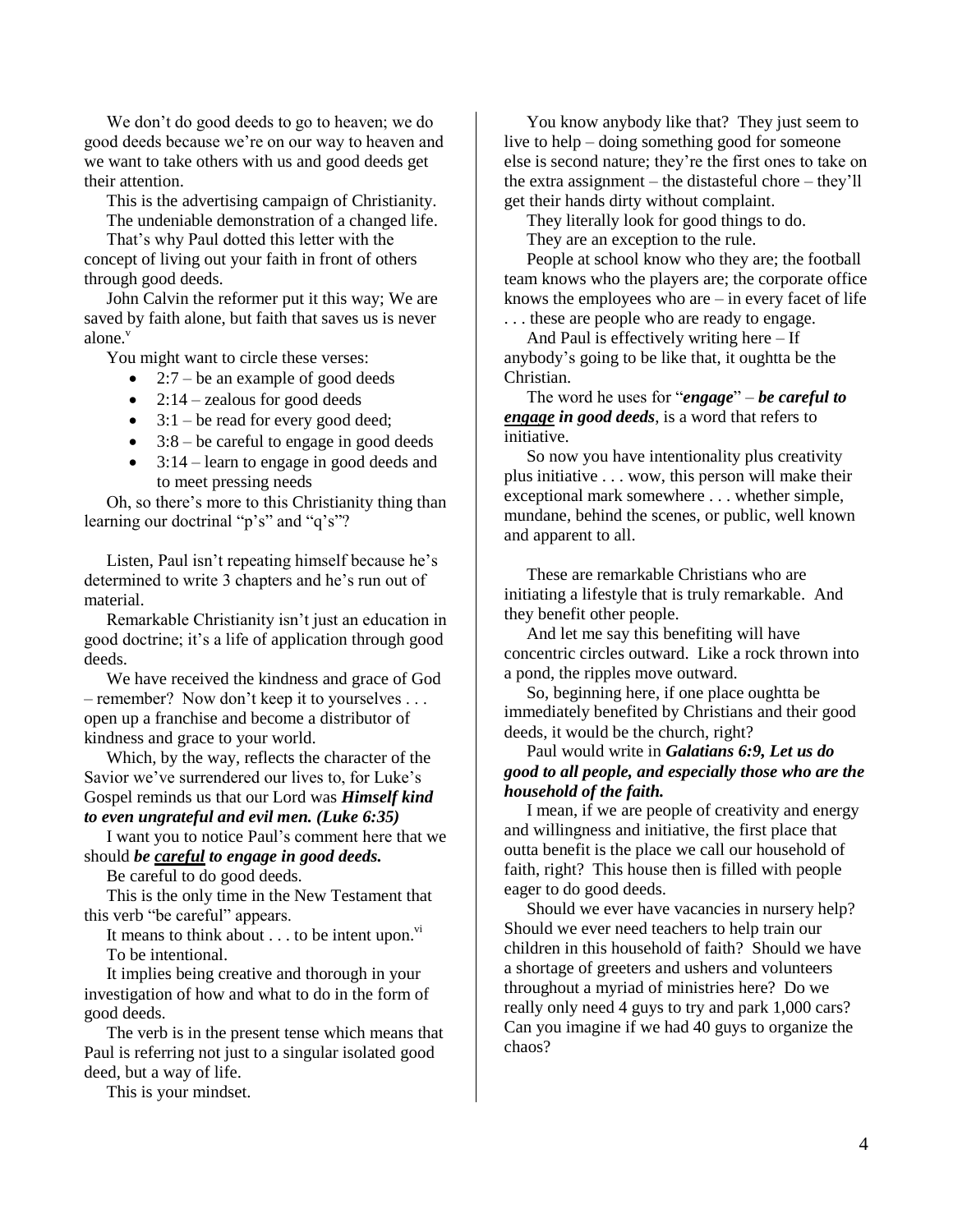Our choir and orchestra has grown tremendously in the last year – but many of these people show up for the first service at 8:00 and don't leave until after the third service at 11:00.

Can you imagine if we had 300 in the choir and 100 were only needed one hour?

My point is this – there is a church out there somewhere that needs you – their efforts are missing your hands and your heart. We need you too, but if you don't think you need us, find that church out there and roll up your sleeves.

As one author put it, stop dating the church. Find one and settle down. You'll never find a perfect one. You used to date that girl and then you married her. Is that woman you married perfect? Yes!

Are you perfect? No – but she said yes, praise God.

It's an unfortunate reality in the average church, including ours, that 20% of the people do 80% of the work; and 20% contribute 80% of the budget, while the other 80% contribute only 20% of the needs, both physical and financial.

And that's why we, blessed as a church though we are, still have needs in just about every department and every ministry opportunity.

Find that place where you can do good deeds to all men and especially those of the household of faith. That's God's design.

## Paul writes, *be intentional to engage in every conceivable good deed.*

And that extends outward in concentric circles, doesn't it?

You engage in good deeds in your own personal household; in your immediate household of faith; and to the greater body of Christ as God gives you opportunity.

We've tried to spoil our global staff over the years – many of you contributed to them in our recent Christmas in September program; you're participating in our upcoming bumper crop for the local food shelter which will benefit so many people.

As a missionary kid, I remember people handing my dad some cash – a \$20 bill and half-joking, halfserious say, "Don't tell my pastor about this – he won't be too happy it wasn't given to the church."

How small can you be?

I remember growing up with my 3 brothers – we spent time each summer on deputation with our missionary parents – traveling up north to churches and individuals who supported our family. We

would always end up traveling through Iowa and stay in the home of a faithful couple named the Peepers. I'll never forget their name – and neither will you. Mr. and Mrs. Peepers. When we pulled into their driveway my mother would give us a little lecture not to make fun of their name – because we would.

We actually loved coming there, because no matter when we arrived – Mrs. Peeper was ready to serve us homemade sour-dough cinnamon rolls with extra icing.

Now we'd have to sing first. So us four boys would sit on the couch, our feet dangling off the edge and sing some choruses. Like,

> *"Why worry, when you can pray, trust Jesus He'll be your stay – "Don't be a doubting Thomas, rest fully on His promise, why worry, worry, worry, worry . . . when you can pray."*

We'd sing and they'd give us cinnamon rolls – what a deal.

Once when our car broke down in Iowa, they drove all the way out to get us and bring us back, while the car was repaired.

They weren't on a church staff; they weren't former missionaries or parachurch leaders . . . they were farmers.

Ready to engage in good deeds, especially to the wider household of faith.

Listen, the drama of grace and truth is not like a Broadway play where we sit out in the audience and watch it. Rather, we get out of our seats and put on a costume and we get out on the stage and we play a role in the drama [of grace] as God directs us all.<sup>vii</sup>

But I want you to notice what Paul says here, particularly to Titus . . . it goes way beyond our immediate family and our church family and the church family at large.

Notice again in the last part of *verse 8. These things (that is, these good deeds) are good and profitable for men.*

He's telling us that the engagement of our good deeds will be profitable to mankind in general.

Not just for the religious elite; not just to those who are converted; not just to people we know; not just to people who are in here – but to people in general.<sup>viii</sup>

Out there!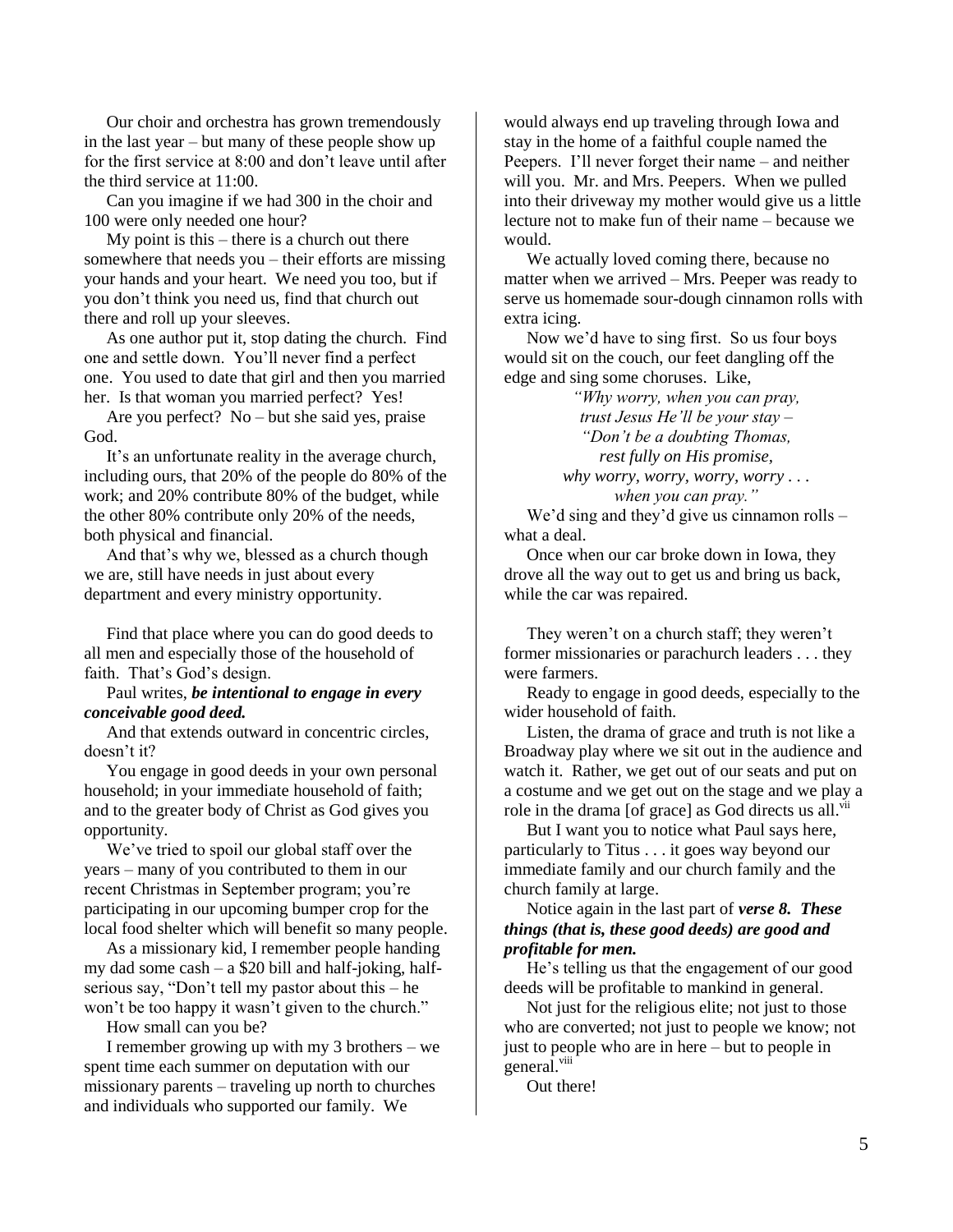During the days of Paul, infanticide was epidemic. Children would be left exposed to die. Baby girls were especially at risk of being abandoned to die. Christians began providing care for these abandoned children.

One second century Christian was eventually martyred by the Romans for supporting and protecting a number of deformed and crippled children who had been saved from death after failed abortions and exposure. It was such an affront to the Roman culture, violating their cultural norms – and of course, bringing down guilt on their heads – they put him to death.<sup>ix</sup>

Seneca, a leading Roman philosopher communicated the majority opinion when he wrote these tragic words; "We drown children who at birth are weakly and abnormal."

We have arrived once again, this time with medical sophistication and prenatal science, but to the same ethical position as these people living on the Island of Crete.

A couple today who is found to carry a child with defects is encouraged by the majority opinion to take its life while in the sanctuary of the womb.

Christianity came along and viewed life as precious – no matter how difficult or disabled.

Dionysius, a church leader in the  $3<sup>rd</sup>$  century wrote about the plague that had swept through Alexandria in A.D. 250. The citizens he wrote, "thrust aside anyone who began to be sick, and kept aloof even from their dearest friends, and cast the sufferers out upon the public roads half dead and then left them unburied, treating them with contempt when they died."

We're not going to risk our lives, right?

How different was the behavior of the Christian? Dionysius wrote, "believers did not spare themselves, but kept by each other, and visited the sick without thought of their own peril, and treated them for their healing, drawing upon themselves their neighbor's diseases, and willingly taking over to their own persons the sufferings of those around them."

And that is happening to this very day.

Just last year, a New York Times editorialist wrote a column remarking on the work of evangelical Christians. He noted that while he wasn't a Christian, and I'm quoting, "In reporting on poverty, disease and oppression, evangelicals are disproportionately likely to donate their income, go

to the front lines, at home or abroad, in the battles against hunger, malaria, prison rape, human trafficking or genocide and some of the bravest people you meet are these Christians who truly live their faith. He goes on to write, "I'm not particularly religious myself, but I stand in awe of those I've seen risking their lives in this way."

What an advertisement for the gospel of grace.

We who have received mercy and grace effectively bring God to life before the watching world.

The world says, labor is demeaning; the Christian says, labor is honorable and I'll go the extra mile.

The world says children are a burden; the Christian says children are a blessing from the Lord.

The world says climbing over people on your way to the top is what matters; Christians say serving others is what truly matters.

The world says, we've never seen God; the Christian says, "Let me show you what He looks like . . . and then he engages in good deeds that are excellent and profitable to all mankind.

And the world takes note of our good deeds – and they want to know why and we tell them about our gospel and our God and they join us in bringing glory to God.

A Christian Journal ran an online article recently about a Saturday morning effort by one church to revitalize one particular neighborhood near the downtown area of Compton, California.

All the volunteers were wearing their bright yellow shirts – nearly 50 in all streaming out of the site, getting ready to head off to lunch after finishing their renovation project on an old house. This one guy who wrote the article said he was 6 or 8 houses away when he passed a married couple working in their own yard. He writes, "I paused to compliment the woman on her rose bushes and she noticed my yellow shirt. She asked me what we were doing up the street and I told her how several churches were working together to serve the city. During my conversation with this woman her husband had been weed-whacking the other side of the front yard. But when he saw me stop, he turned off his machine, set it down and walked toward me. I will never forget his words. He nodded approvingly towards the renovated house and then looked me in the eyes and said, "I love your heart . . . where can I get a heart like yours?"xi